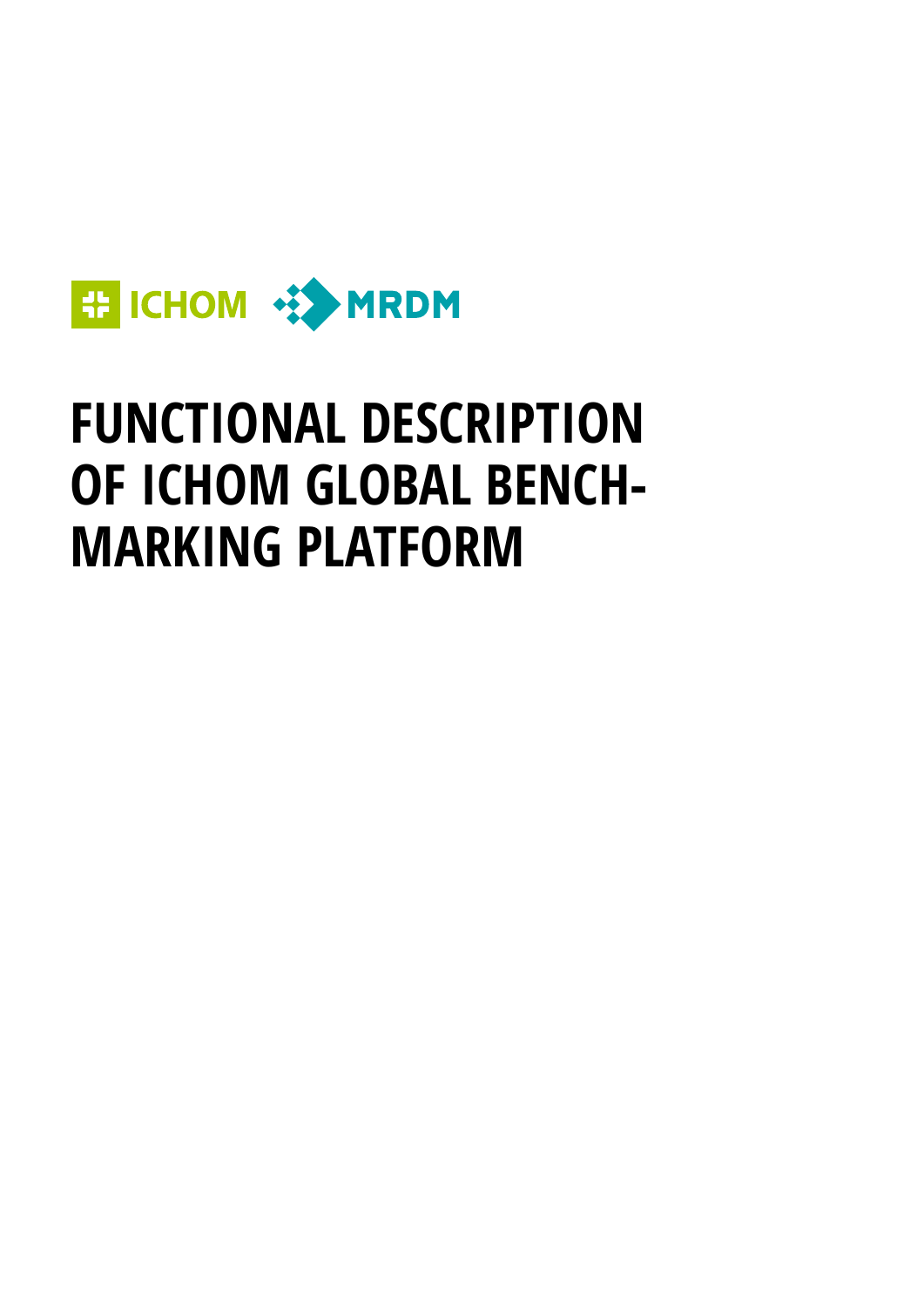# **INTRODUCTION**

Access the first ever platform to benchmark patient outcomes internationally, enabling faster learning and improvements of healthcare across the globe. Developed in collaboration with LOGEX MRDM, ICHOM's Global Benchmarking Platform will accelerate the implementation of value-based healthcare worldwide.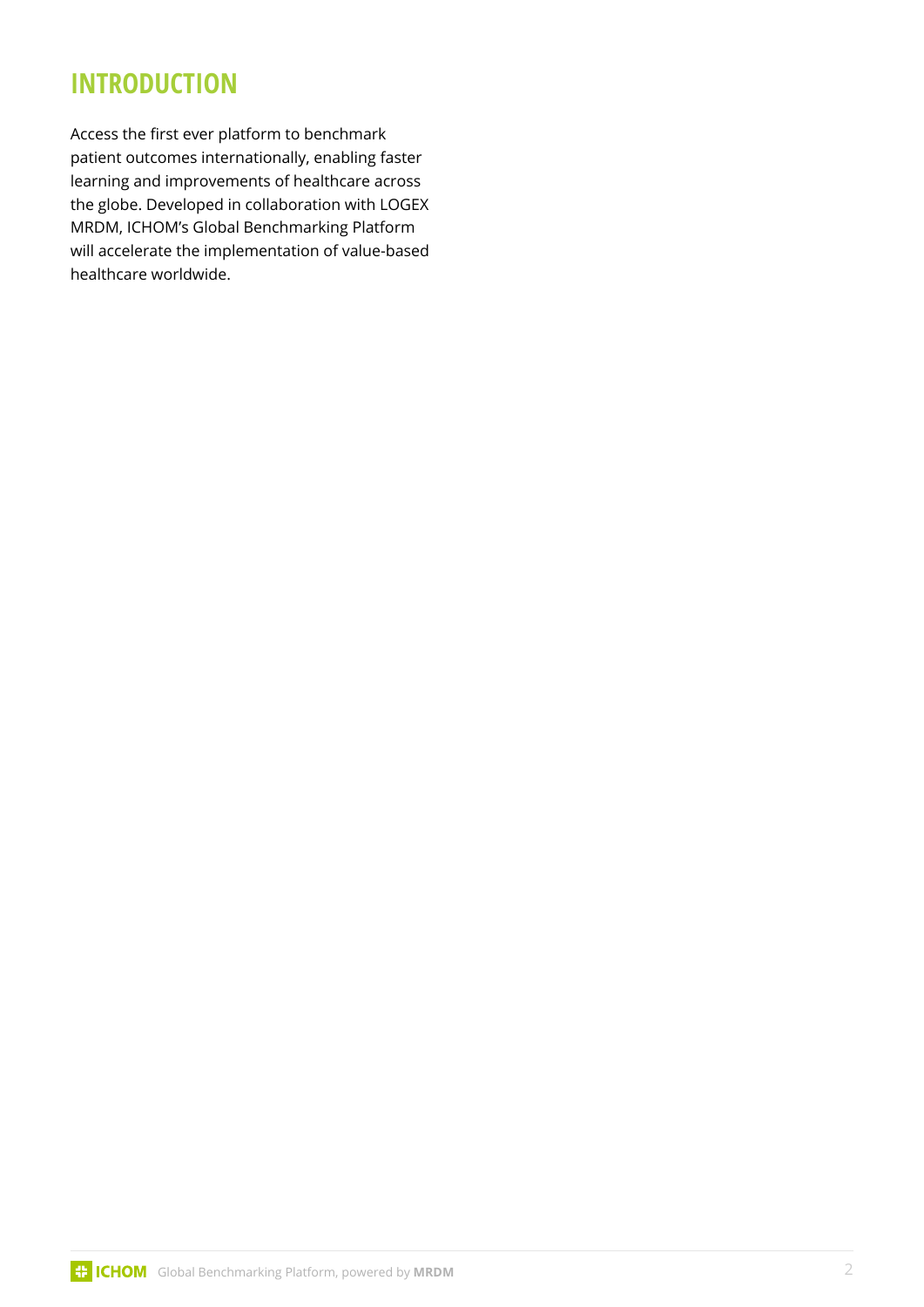# **THE INTERNATIONAL CONSORTIUM OF OUTCOMES MEASUREMENT (ICHOM)**

ICHOM was founded as an independent not-for-profit in 2012 to develop Sets of Patient-Centered Outcome Measures by convening working groups of volunteering clinical leaders and patients. They define the key metrics to assess outcomes that matter most to patients, which are then published in peer-reviewed medical journals. These leading experts will play a central role in the analysis and interpretation of the global data generated by the new ICHOM platform. To further strengthen this academic community, surplus proceeds from the platform will be used to fund academic clinical research.

# **Why are we building an international benchmarking platform?**

The ICHOM Global Benchmarking Platform will help healthcare providers worldwide to collect, validate and compare their outcomes data efficiently and at scale, using quality assured ICHOM Sets of Patient-Centered Outcome Measures.

Our overarching goal is to deliver insightful analytics that improve outcomes of care that matter most to patients. The platform will advance value-based healthcare organizations' ability to improve patient outcomes, reduce unnecessary and sometimes harmful care, and reduce and align healthcare spending to create more value for patients worldwide. To achieve this, healthcare providers securely submit data to the platform, enabling the comparing of outcomes data efficiently and at scale. Data collection made possible by our platform takes away significant hurdles in terms of data collection, privacy and security compliance, and uniformity in calculations.

Practical and actionable comparison of outcomes data is made possible by the platform through its state of the art data visualizations and interactive dashboards.

# **What does the dashboard offer you?**

With the Global Benchmarking Platform we are removing the technical and operational barriers around data access. By facilitating benchmarking across your organization and your peers across the world, we will learn from each other to the ultimate benefit of patients. The platform offers healthcare providers globally, valuable and validated insight in outcomes through (inter)national comparisons. It limits the burden of use to providers through automation and adoption of standards where possible. It is safe, easy-to-use, and updated continuously in practical intervals.

- **Organizations** can improve their performance with a focus on value-based healthcare
- **Clinicians** can collect and compare outcomes data efficiently and at scale
- **• Quality officers** can access validated outcomes data and use quality assured ICHOM Sets of Patient-Centered Outcome Measures
- **Healthcare providers** can work collaboratively to improve patient outcomes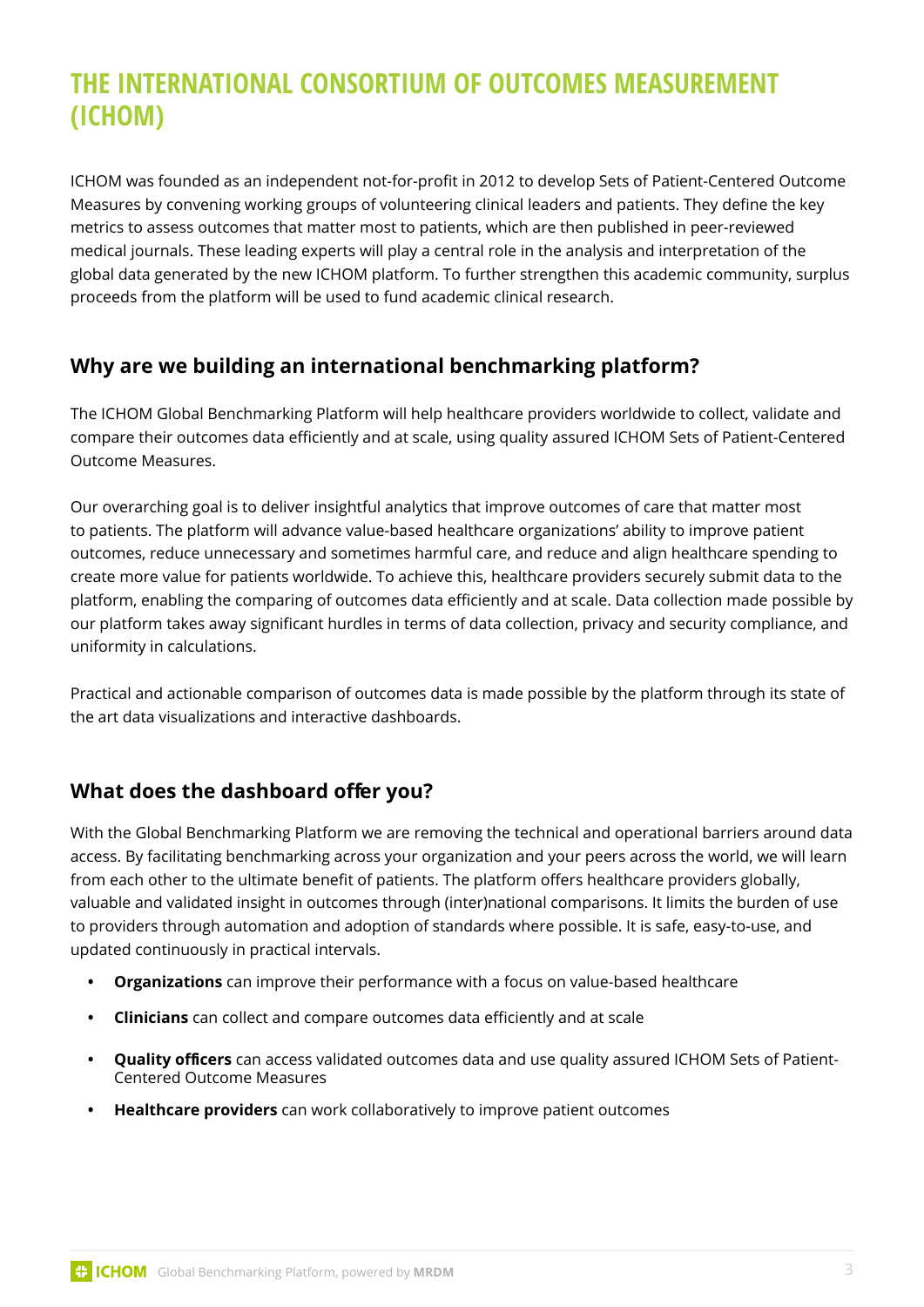# **Who can participate?**

The ICHOM Global Benchmarking Platform will launch with the ICHOM Breast Cancer Set. We are currently having a number of conversations with providers with predominant focus across Canada, the USA and Europe. We continue to meet with providers on a global scale including registries looking to support benchmarking a national level.

## **Timeline**

The platform's provision will grow by adding more sets in the years to come. We are seeing significant interest in multiple ICHOM Sets and including: Stroke, Cataract, Hand and Wrist, Hip and Knee, and Prostate Cancer. In deciding on the next sets, we will take into consideration what participating hospitals need.

## **Journey of the healthcare provider to start improving outcomes**

The figure below shows the process of onboarding after exploratory conversations with ICHOM have taken place, and the evaluation of data readiness has happened. Also, it illustrates the data uploading cycle and steps towards benchmarking and visualizations. The steps are explained more in depth on the next page.

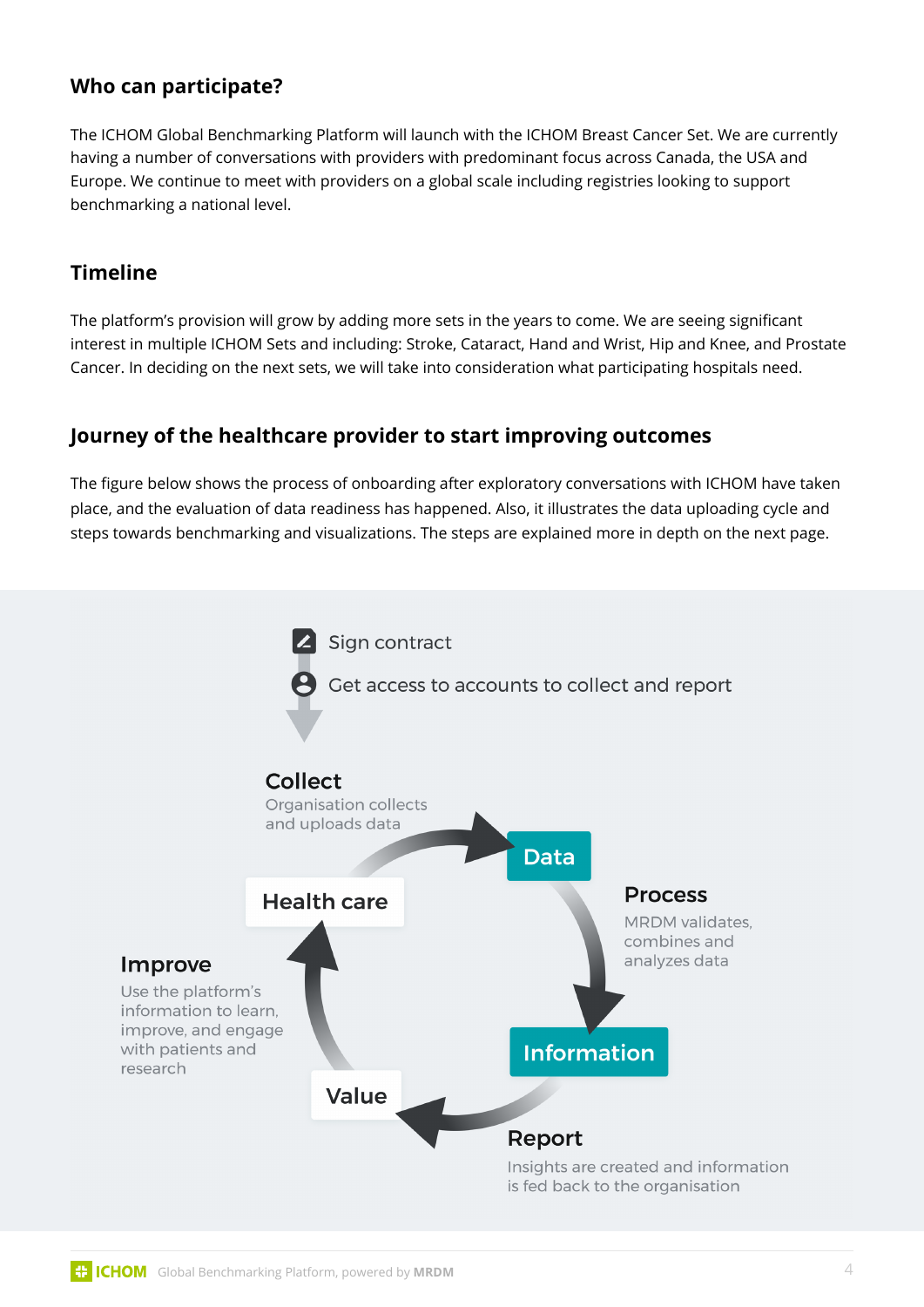#### **Sign contract**

When you have decided that you want to join, ICHOM will provide a documentation package consisting of a master agreement with ICHOM and a data processor agreement with MRDM as an annex to that master agreement.

#### **Get access to accounts**

We kindly ask you to determine who will be the primary contact person for your organization. Once the agreements are signed, the contact person can apply for accounts to access the data upload applications, the ICHOM Benchmarking Platform, relevant documentation, and customer support.

#### **Collect and upload data**

Data can be collected in a predefined standardized way and can be uploaded through one of the two possible methods:

- Batch
- Manual data entry

The preferred solution is batch-entry, to prevent organizations from re-entering data manually. However, if organizations prefer to start entering data manually for a certain reason (e.g. temporarily to get the batchupload organized, insufficient IT capacity to arrange the batch delivery on short notice, low patient numbers or the requested data is not registered in the source system), manual entry will be available as a fallbackoption.  

The manual data-entry option can also be used in addition to batch-upload, to check or to complement the batch-upload. This is a hybrid method using a combination of batch-upload and manual data-entry.   Providers can upload batches from one (minimum) to four (maximum) times a year in the first year of the platform.

The platform supports the import of historical data. Providers can upload one batch (one successful upload) of historical data for a specific unit (provider-set combination) within the first year of joining the benchmark for that set.

For more information about data uploads, please see **technical implementation documentation** 

#### **Process information**

The different data-entry modes of the platform make use of sophisticated validation tools and are based on continuously increasing data quality, in every step of the process.